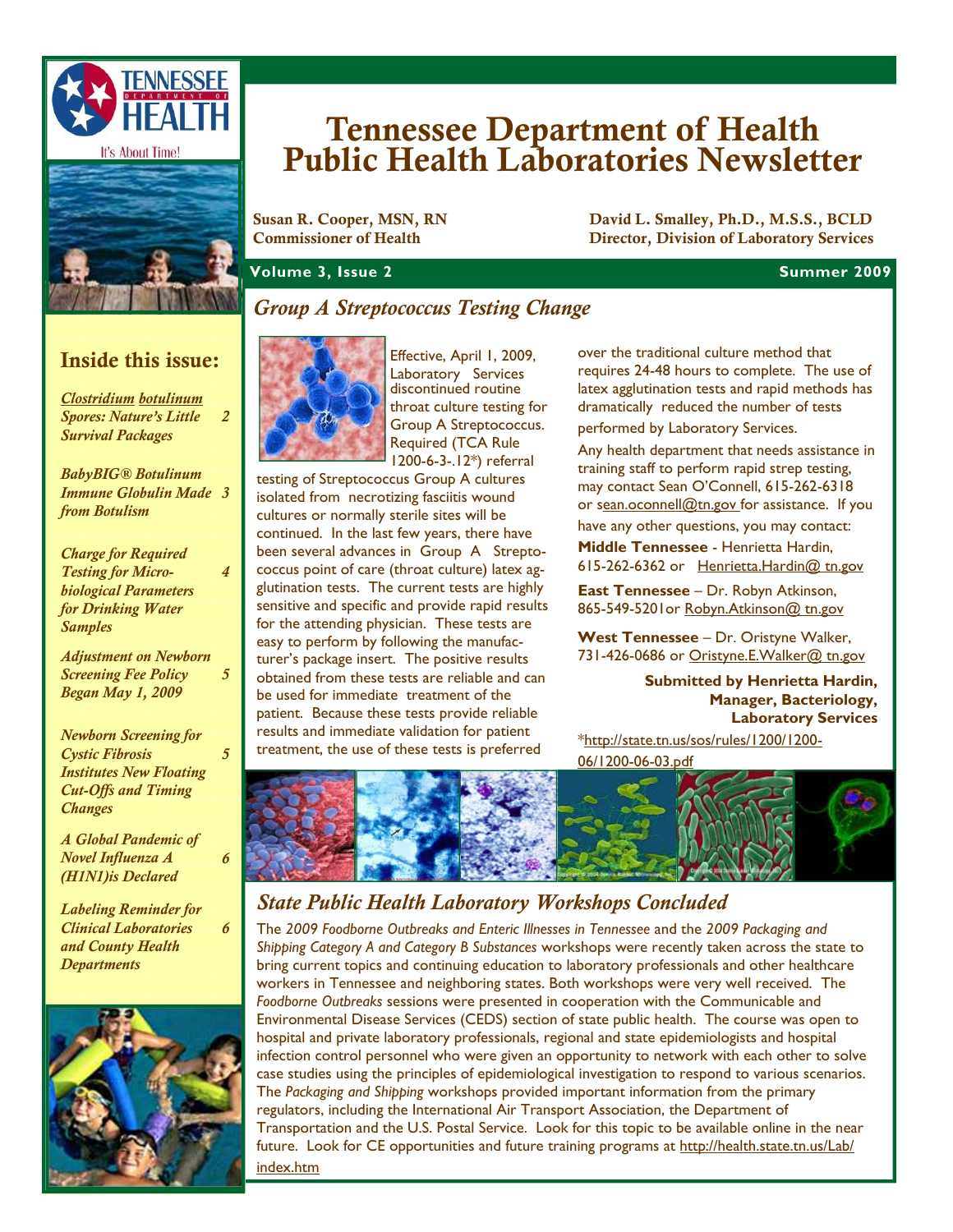### **Volume 3, Issue 2** Page 2 **Page 2**

## *Clostridium botulinum Spores; Nature's Little Survival Packages*

Botulism is a serious illness that causes paralysis or muscle weakness, including weakness in muscles needed for breathing. It is caused by a poisonous neurotoxin released by bacteria named *Clostridium botulinum*. Spores of *Clostridium*  botulinum are metabolically dormant and extremely resistant to acute environmental stresses such as heat, desiccation, ultra violet light and radiation, mechanical disruption, enzymatic digestion and toxic chemicals. In addition to the spore's resistance to acute stress, spores can survive for years, even under harsh conditions. It is thought that spores can survive for thousands of years in some special niches. Botulism is not a common illness but it does occur naturally. Inactive botulism spores are found widely in soils, freshwater and marine sediments. A hard outer coating helps the spores survive. When botulism spores enter the human body, they germinate into actively growing bacteria and begin making deadly botulism neurotoxins.

> Infant botulism is caused by the ingestion of *C botulinum* spores that germinate, colonize and produce neurotoxin in the intestinal tract of infants under one year of age. Infant botulism was first recognized in 1976 and is now the most common form of botulism in the United States. Honey should never be used to quiet a fussy or colicky baby, or fed to



infants under one year of age. The honey may become contaminated with spores of *C. botulinum* carried through the pollination process by honey bees to the honeycomb or directly into the beehive by spores carried on dust in the wind. Spores remain viable even in pasteurized honey. In healthy children and adults, these spores do not cause illness, but infants are particularly susceptible because they

have not yet developed healthy immune systems. Ingested spores can germinate and produce neurotoxin because the infant digestive system is not yet able to digest the *C. botulinum* bacterium.



Food-borne botulism is caused by eating food contaminated with preformed botulinum neurotoxin. The causative organism is *Clostridium botulinum*, an anaerobic, rod-shaped bacterium that produces heat resistant spores. For an outbreak of food-borne botulism to occur,

the spores must contaminate food, grow and produce neurotoxin. After the contaminated food is consumed, the neurotoxin is absorbed from the digestive system. The characteristic symptoms usually develop in 12 to 36 hours after consumption of the food. In extreme cases symptoms may occur as soon as 2 hours or as long as 14 days after consumption of the food. Symptoms include nausea, vomiting, diarrhea, weakness, dizziness and vertigo, ptosis

(drooping of the eyelids), dysphagia (difficulty in swallowing), blurred vision, diplopia (double vision), constipation, dry mouth and others. The neurotoxin affects nerve terminals of the parasympathetic nervous system. Specifically, the neurotoxin inhibits release of the neurotransmitter acetylcholine at the neuromuscular junction. Death may result from asphyxiation caused by paralysis of the diaphragm. The fatality rate has declined from over 60% to less than 10% because antitoxin is administered promptly in suspected cases and because mechanical respirators can be used to manage patient breathing.

Control of food-borne botulism is based almost entirely on thermal destruction of the spores or inhibition of spore germination and bacterial cell growth in foods. Through the establishment and enforcement of strict, standardized time-temperature treatments of canned foods, the commercial food-canning industry has been successful in



preventing botulism. Home canning may lead to botulism because the time-temperature treatment of foods may be insufficient to kill spores, especially in "low-acid" foods (e.g., corn, peppers, green beans, asparagus, mushrooms, eggplant). Home canners should use approved pressurecooker processes for such products and follow instructions carefully, including adding sufficient amounts of salt and/or vinegar. Foods other than canned foods have been implicated in botulism outbreaks. Foods with instructions for refrigeration must be kept refrigerated to reduce the risk of botulism poisoning.

Two forms of botulism could arise from deliberate release of botulinum toxin—foodborne and inhalation botulism. In contrast, gastrointestinal (infant) and wound botulism arise from infection with *C. botulinum*, rather than ingestion or inhalation of toxin, and are unlikely to occur in a biological attack. Botulism after inhalation of aerosolized toxin is an unnatural, man-made form of the disease and would be considered deliberate. Botulinum neurotoxin producing

species of *Clostridium* is a select agent. Select agents are classified by the Centers for Disease Control and Prevention

*Crystal structure of Clostridium botulinum Neurotoxin B* 

Continued on next page

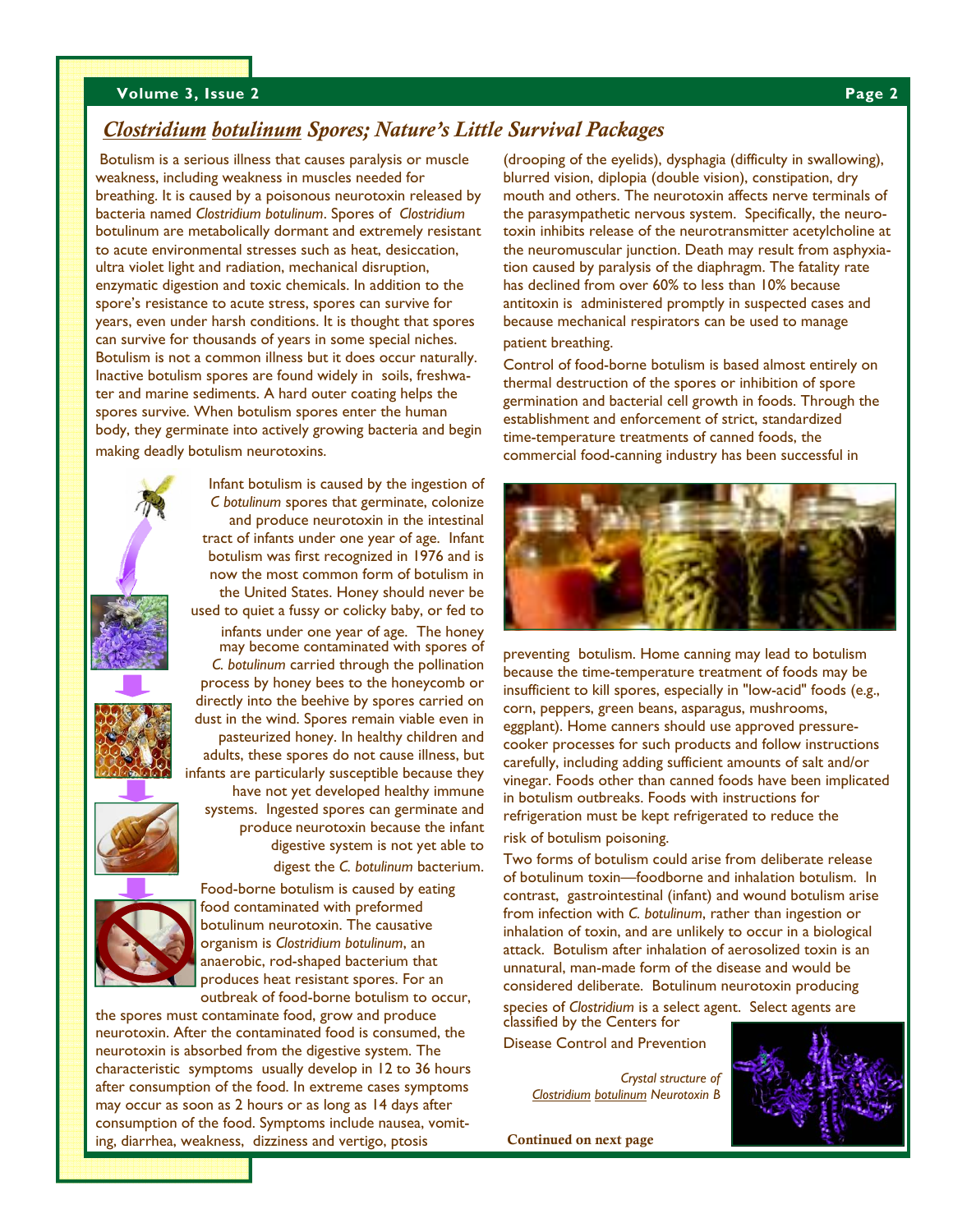## *Clostridium botulinum Spores; Nature's Little Survival Packages (Continued)*

and the United States Department of Agriculture as organisms that could potentially be used in a bioterror attack. Possession and culture of *Clostridium botulinum* is strictly regulated.

#### **Submitted by A. Sean O'Connell State Training Coordinator, Laboratory Services**

## *BabyBIG***®***— Botulinum Immune Globulin Made From Botulism Antitoxin Antibodies*

BabyBIG® or Botulinum Immune Globulin Intravenous (Human) is an orphan drug that consists of human-derived botulism antitoxin antibodies, approved by the U.S. Food and Drug Administration for the treatment of infant botulism types A and B. BabyBIG is the only medication specifically indicated for treating infant botulism (infants 12 months of age or younger) and is considered the standard of care for such patients. Infant botulism is a very rare disease, but remains the most common form of human botulism in the United States and results from colonization of the infant's intestine by *Clostridium botulinum* and subsequent toxin production. The clinical spectrum of laboratory-confirmed cases ranges from mild, outpatient illness to sudden fatal respiratory arrest. Almost all of the 80 to 110 cases identified in the United States each year are recognized because their severity necessitates hospital admission. Botulinum toxin is one of the most poisonous substances known, and occurs in seven antigenically distinct types (A through G). More than 99% of infant botulism cases in the United States have resulted from toxin type A or B. Historically, untreated patients with infant botulism caused by toxin type A toxin had a mean length of hospital stay that was significantly longer than that of untreated patients with infant botulism caused by toxin type B toxin, and treatment was limited to supportive care.

When administered in the first 7 days of hospitalization, BabyBIG® has been shown to significantly reduce length of hospital stay and hospital cost. (N Engl J Med 2006; 354:462-71) For all suspect cases of infant botulism, clinicians may procure BabyBIG® by calling the Infant Botulism Treatment and Prevention Program at the California Department of Public Health, 510-231-7600 available 24/7/365**.** Clinical specialists are available to consult on the infant's clinical condition. Additional information about BabyBIG® may be found on their

#### website at www.infantbotulism.org

The Tennessee Department of Health (TDH) Division of Laboratory Services confirmation of infant botulism is available by calling 615-262-6362 or 615-262-6363 during the day or 615-262-6300 for 24/7/365 calls. Symptoms such as poor feeding, droopy eyelids, constipation and general lethargy prompt physicians to seek a diagnosis and to rule-out botulinum toxin as the causative agent. It is

necessary for prompt laboratory analysis to be performed to establish the diagnosis. Direct toxin analysis and culture of *Clostridium botulinum* is performed for the laboratory



diagnosis of infant botulism. The specimen required for the definitive diagnosis of infant botulism is stool or enema (serum not needed from infant). Collect and submit the raw fecal specimen in a sterile container such as a urine collection cup with a tight, screw-capped lid. Botulism has been confirmed in infants with only "pea-sized" stools. However as much fecal sample as possible should be collected, preferably before antitoxin treatment. If an enema must be given because of constipation, a minimal amount of fluid (preferably non-bacteriostatic, sterile water) should be used to obtain the specimen so the toxin will not be unnecessarily diluted. All fecal specimens (stool or enema) collected for infant botulism testing require refrigeration only. **Do not freeze**. Transport the specimen to the laboratory on cold packs with same day or over-night delivery to:

> Tennessee Department of Health Division of Laboratory Services General Bacteriology 630 Hart Lane Nashville, TN 37216.

If the patient has been taking antibiotics or other medications that may interfere with toxin assays or culture, the laboratory should be notified. The specimen should be placed in a sterile, leak proof container, then in an insulated shipping container with cold packs. Follow all recommendations for proper shipment of specimens including IATA and DOT regulations. Complete Lab Request Form PH 1573 with patient information and include a phone number and contact information for notification of test results. Remember to notify the laboratory of this test request. In 2008 and 2009, one case per year of infant botulism was reported in Tennessee, both cases were positive for *Clostridium botulinum* type B.

Contact the TDH Epidemiologist for infant botulism, Dr. L. Rand Carpenter at 615-741-7247 during the day or 24/7/365 for on-call EPI assistance at the first sign of infant botulism.

> **Submitted by Henrietta Hardin, Manager, Bacteriology Section, Laboratory Services**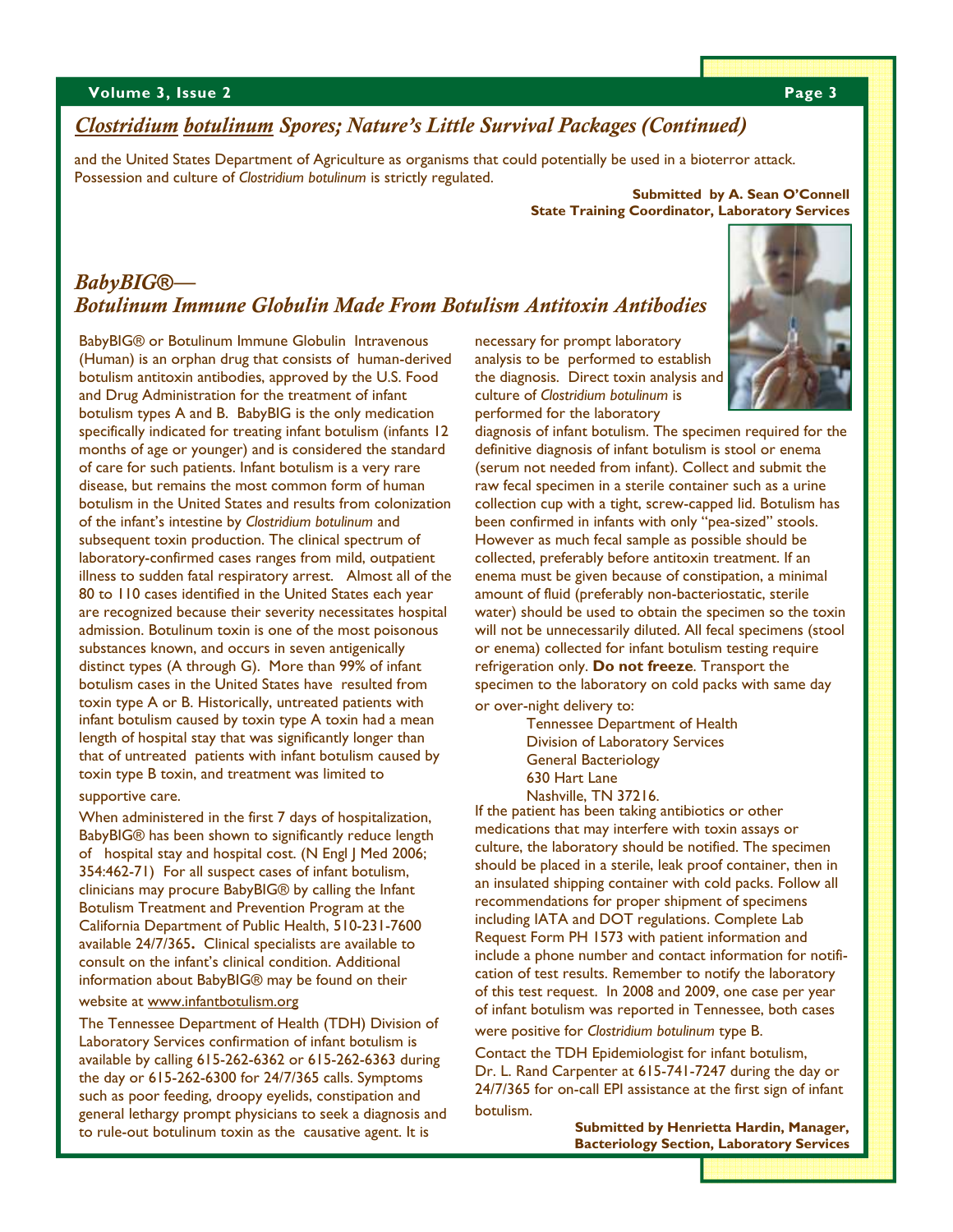#### **Volume 3, Issue 2 Page 4 Volume 3, Issue 2 Page 4**



## *Charge for Required Testing of Microbiological Parameters for Drinking Water Samples*

**Effective July 1, 2009, the Division of Laboratory Services is charging a fee for all microbiological compliance testing on drinking water samples received from both community and non-community water systems.** The routine compliance test, Total Coliform, will cost \$13.00 per sample.

Historically, the Tennessee Department of Health, Division of Laboratory Services has received water samples from both community and non-community water systems for microbiological compliance testing using the total coliform test. This compliance testing has been performed at no cost to the water system. While the Division of Laboratory Services has provided this testing service, it has not received additional State funding during any budget year to offset the increasing costs associated with testing. Given the costs associated with testing a large number of yearly samples, and continuing State budgetary constraints, the Division of Laboratory Services can no longer provide microbiological

compliance testing at no charge.

Currently, there are no State regulations that require community and non-community water systems to send their microbiological compliance samples to the Division of Laboratory Services for testing. Water systems in Tennessee have three options for analysis of microbiological samples; (1) the water system may receive certification from the State Certification Office and perform their own compliance testing, (2) they may send microbiological compliance samples to the certified state laboratory (Nashville, Jackson, Knoxville, or Memphis); or (3) they may send microbiological compliance samples to a commercial laboratory approved for microbiological drinking water analyses. Section 1200-5-.14 of the Regulations states that for the purpose of determining compliance with the regulations regarding maximum contaminant levels, samples may be considered only if they have been analyzed by a laboratory certified by the Department. The following link is a current (12-2-2008) listing of commercial laboratories certified by Tennessee Department of Environment and Conservation (TDEC) for microbiological analysis:

#### http://www.state.tn.us/environment/dws/pdf/micro labs.pdf

Please note that not all commercial laboratories are certified for the analysis of drinking water samples for levels of microbiological contamination.

Effective July 1, 2009, the Division of Laboratory Services will only provide water sample bottles to the water systems that continue to send their compliance samples to one of the four certified state public health laboratories (Nashville, Jackson, Knoxville, or Memphis). A fee of \$13.00 will be charged by invoice for each routine compliance sample

received. **Background Information** 

The Division of Water Supply Regulations, Rule 1200-5-1, provide the rules and regulations that agents, employees or representatives of public water systems must meet. The rules apply to all public water supply systems





*Municipal swimming pools, water fountains and residential water systems should be checked routinely for bacterial contamination.* 

that provide water for human consumption through pipes or other constructed conveyances, if such system has at least 15 service connections or regularly serves an average of at least 25 individuals daily at least 60 days out of the year. A pub-



lic water supply system is either a community water system or a non–community water system. A **community water system** is a public water supply system that serves at least 15 service connections used by year-round residents or regularly serves at least 25 year–round residents. A **non– community water system** is a public water supply system that is not a community water system and which generally serves a transient population such as hotels, motels, restaurants, camps, service stations, churches, industry, etc.

Rule 1200-5-1-.06(4) (a-e) describes the maximum levels for microbiological contaminants that are applicable to both community and non-community water systems. The maximum contaminant level (MCL) is based on the presence or absence of total coliforms in a sample, rather than coliform density.

If you have any questions concerning this change in policy, please contact the following individuals:

Bob Read, PhD, Environmental Laboratory Director, (615)262-6300, bob.read@tn.gov

Jim Gibson, Director, Clinical Services, (615)262-6300, jim.gibson@tn.gov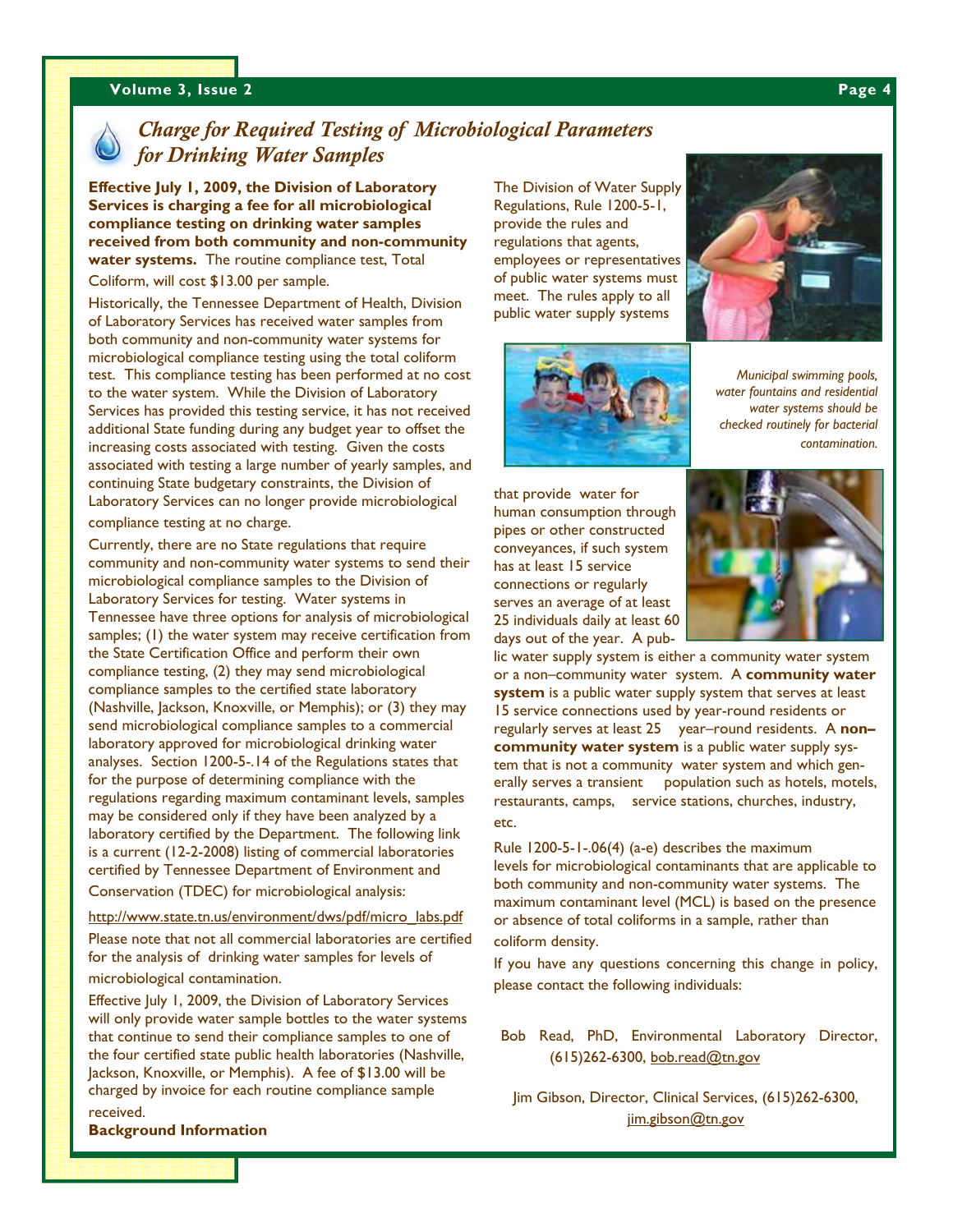#### **Volume 3, Issue 2** Page 5

## *Adjustment in Newborn Screening Fee Policy Began May 1, 2009*



Historically, the Newborn Screening Program has charged only for the first specimen submitted for testing regardless of subsequent repeat samples submitted on the same patient for retesting. In addition, we test all specimens, including unsuitable/ unsatisfactory samples. Due to the high number of unsuitable/unsatisfactory samples, we have begun charging for repeat sample testing. As prescribed in

the Department of Health rules Chapter 1200-15-1, the birth facility is responsible for submitting a satisfactory specimen on all babies born in their facility. Therefore, as of May 1, 2009, we have started charging the **birth facility** \$75.00 for every newborn screening specimen submitted for testing including specimens submitted for retesting. This includes the following:

- Specimens resubmitted for testing because the initial specimen or subsequent specimens are deemed unsatisfactory,
- 2. Specimens collected at a different site than the birth facility on an infant born at that birth facility because the first specimen as determined to be unsatisfactory,
- 3. Specimens resubmitted for testing due to the initial collection at <24 hours,
- 4. Specimens resubmitted for testing due to TPN/Lipid Therapy,
- 5. Specimens resubmitted for testing due to infant transfusion.

In addition, the **submitting facility** will be charged \$75.00 for every specimen submitted for PKU monitoring or Galactose Challenge.

There will be no charge if any of the following applies:

- 1. Forms are submitted without blood to document refusal of the parent for testing based on religious beliefs or in the event of the death of a newborn prior to collection of the sample.
- 2. The Laboratory requests another specimen be resubmitted due to a prior abnormal result.
- 3. The Laboratory requests that another specimen be resubmitted due to a laboratory accident.

For proper sample collection information or to request a copy of the CD-ROM entitled "Let's Do It Right the First Time" go to our webpage, http://health.state.tn.us/lab/directory.htm or the Newborn Screening webpage, http://health.state.tn.us/NBS/index.htm or call 615-262-3604 to request a copy.

**Submitted by Christine McKeever, Manager, Newborn Screening Tandem Mass Spec, Laboratory Services** 

## *Newborn Screening for CF Institutes New Floating Cut-Off and Timing Changes*

Early detection is key in treating cystic fibrosis (SIS-tik fi-BRO-sis). After more than a year of screening for cystic fibrosis (CF) with the test measure Immunoreactive Trypsinogen (IRT), a few changes have been made in the screening protocol. The lab is changing from a set cut off to a floating cut off that will change daily. The new protocol will identify all infants less than 8 days of age that are in the upper 2% of that day's run. Those results will be sent to Newborn Screening Follow Up as presumed positives and a case will be opened for follow up. The timing of the repeat collection is also being changed. Now, instructions given for a presumed positive IRT for CF will be to repeat the screen prior to 14 days of age. Do not wait until the infant is 2 weeks old to collect a repeat sample.

How will the changes affect the follow up of testing for CF? • The number of presumed positives on infants less than 8 days of age will increase.

• The repeat needs to be collected before the infant is 2 weeks old.

CF is an inherited disease of the secretory glands, including the glands that make mucus and sweat. "Inherited" means that the disease is passed through the genes from parents to children. People who have CF inherit two faulty CF genes—one from each parent.

The parents of children with CF likely don't have the disease themselves. CF mostly affects the lungs, pancreas, liver, intestines, sinuses and sex organs. For example, mucus is a substance made by the lining of some body tissues. Normally, mucus is a slippery, watery substance. It keeps the linings of certain organs moist and prevents them from drying out or getting infected. However, if you have CF, your mucus becomes thick and sticky. The mucus builds up in the lungs and blocks the airways—the tubes that carry air in and out of the lungs. The buildup of mucus makes it easy for bacteria to grow, leading to repeated, serious lung infections.



Over time, these infections can severely damage your lungs. Early treatment for CF is vital and can improve both the quality of life and lifespan of an individual. Such early treatment includes nutritional and respiratory therapies, medicines, exercise, and other treatments.

For more information about Cystic Fibrosis go to http://www.nhlbi.nih.gov/health/dci/Diseases/cf/cf\_what.html\_or for Tennessee specifics go to http://health.state.tn.us/NBS

**Submitted by Christine McKeever, Manager, Newborn Screening Tandem Mass Spec, Laboratory Services**